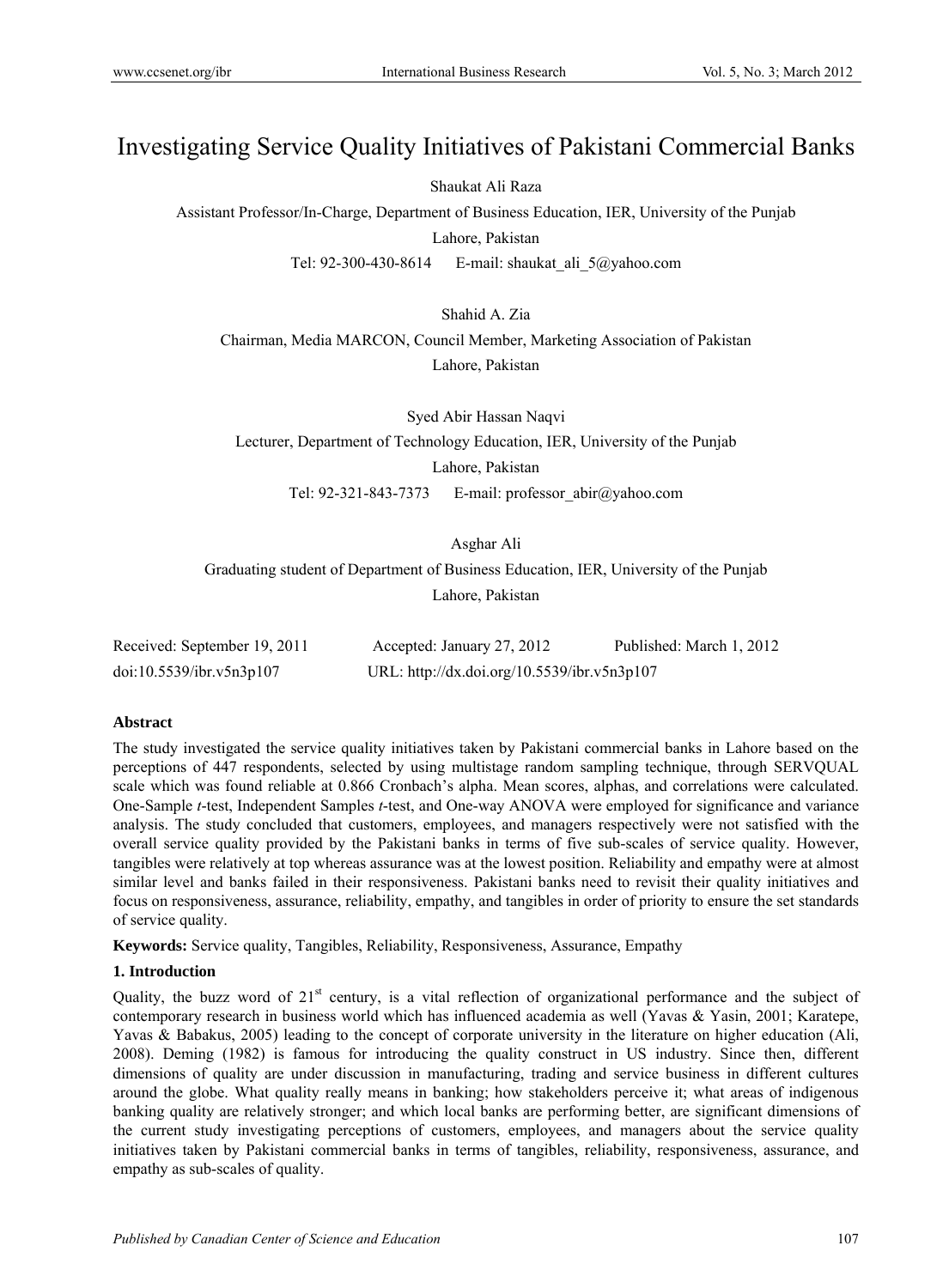### **2. Review of Literature**

### *2.1 Service Quality Concept*

Quality is perceived differently by different people. Business Dictionary (2010) depicts quality as measures of excellence; observable and interpretable attributes; or the adherence to measurable and verifiable standards. But, quality could not be understood until one compares characteristics with requirements of the user and that is actually a question of degree to which the former comply with the later; a measure of relativity (Praxiom Research Group, 2010). Quite opposite to goods quality, service quality is intangible in nature and hard to measure in objective terms compelling managers and researchers to measure it through perceptions of the customers (Karatepe, Yavas & Babakus, 2005) who pay its price. As technology has enhanced the growth of service delivery to customers (Dabholkar & Bagozzi 2002), service quality is also measured in terms of automated service (Parasuraman, Zeithmal*,* & Malhotra, 2005) that is an electronic provision of service (Buckley, 2003) possible through information and communication technology (Surjadjaja, Ghosh & Antony, 2003) and businesses like banks may enhance the quality of their services and customer relations (Mols, 2000) using this system.

These initiatives taken by banks and other service organizations to ensure quality, is a matter of customer satisfaction. An acceptable level of service quality leads to customer satisfaction, attraction of new customers and customer retention (Lassar, Manolis & Winsor, 2000; Karatepe, Yavas & Babakus, 2005; Ibrahim, Joseph & Ibeh, 2006). Keeping in view the rating by price paying customers, the entrepreneurial view of the service quality dictates that the degree of customer satisfaction really determines the level of success or failure of the business (Santos, 2003).

# *2.2 Measuring the Service Quality*

If service quality matters this much, it must have been a regular phenomenon at all organizations. The description of service quality could be traced back in 1960s (Karatepe, Yavas & Babakus, 2005) but its measurement got ground from the pioneer work of Parasuraman, Berry and Zeithmal (1985) that led to the first formal measurement of service quality by Parasuraman, et al. (1988) through the famous tool namely SERVQUAL and the interest in topic gained high acceleration during the past twenty years or so (Karatepe, Yavas & Babakus, 2005). Different studies (Cronin & Taylor, 1992; Cronin & Taylor 1994; Newman, 2001; Aldlaigan & Buttle, 2002; Greenland, Coshall, & Combe, 2005) have established the worth of SERVQUAL as a service quality measurement tool. However, what is measured as quality is a matter of serious concern and the following lines encompass its scope.

The literature on service quality provides different dimensions researchers have identified such as expectations, outcome and image (Gronroos, 1984); tangibles, reliability, responsiveness, assurance, and empathy (Parasuraman et al., 1988); service product, service environment, and service delivery (Rust & Oliver, 1994); interaction quality, physical environment quality, and outcome quality (Brady & Cronin, 2001); service environment, interaction quality , empathy , reliability, customer satisfaction, purchase intention (Karatepe, Yavas & Babakus, 2005); and tangibles, courtesy, reliability, customer understanding, and assurance (Cauchick Miguel, Silva, Chiosini & Schutzer, 2009). Despite this debate on dimensionality, SERVQUAL is still a widely used instrument adapted for different services and cultures (Imrie, Cadogan & McNaughton, 2002; Long & McMellon 2004). Ibrahim, Joseph, and Ibeh (2006), Şafakli (2007), Petridou, Spathis, Glaveli and Liassides (2007), and Ravichandran, Prabhakaran and Kumar (2010) reported their investigations of quality on SERVQUAL specifically in banking sector.

In SERVQUAL, tangibles refer to the appearance of physical facilities, equipment, personnel, and communication materials (Parasurman et al. 1988, 1991), counter partitions in the bank (Othman & Owen, 2003), overall appearance of branches (Jabnoun & Al-Tamimi, 2003), and a distinct aspect that does show consistency across cultures (Cui, Lewis & Won Park, 2003). Reliability is the bank's ability to perform the promised service with dependability and accuracy (Osman & Ali, 2009). Responsiveness is willingness of staff to help customers and provide prompt service (Parasurman et al., 1994; Jabnoun & Al-Tamimi, 2003; Sureshchandar, Rajendran & Anantharaman, 2003). Assurance reflects employee attitudes and behavior and the ability of staff to provide a competent, confidential and courteous service, and ability of staff to be friendly (Newman, 2001). And at the end, empathy is the care and individualized attention the organization provides to its customers (Parasurman, et al, 1994; Greenland, et al., 2005).

The SERVQUAL, as noted above, has been used in different cultures and service sectors including banking. Such efforts were made mostly outside Pakistan. The current study was designed to investigate perceptions of customers, employees, and managers about the service quality initiatives taken by Pakistani commercial banks in terms of tangibles, reliability, responsiveness, assurance, and empathy as sub-scales of quality. More specifically, the study pursued the following objectives: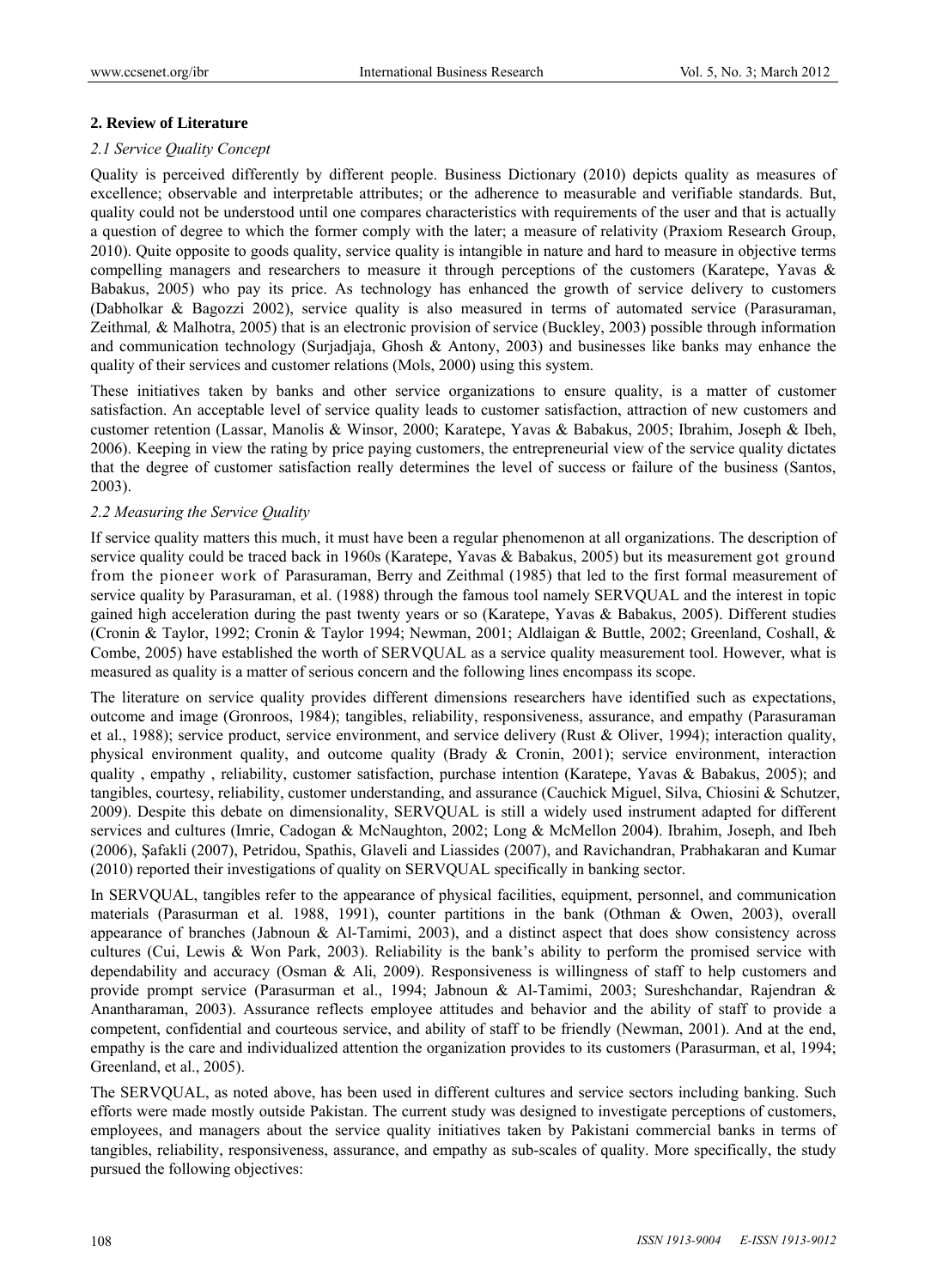- 1. explore opinions of customers, employees, and managers of banks regarding service quality of banks in terms of tangibles, reliability, responsiveness, assurance, and empathy as sub-scales;
- 2. compare the perceptions of customers, employees, and managers of banks regarding service quality of banks in terms of tangibles, reliability, responsiveness, assurance, and empathy as sub-scales; and
- 3. compare the perceptions of customers, employees, and managers of banks regarding service quality of banks in terms of background variables.

### **3. Methodology**

#### *3.1 Sample*

The service quality of banks is intangible and could be measured through the perceptions of those who are benefiting from it (Karatepe, Yavas & Babakus, 2005). Therefore, the sample included managers, employees and customers. There were 04 public and 20 private banks in Lahore affiliated with the State Bank of Pakistan by September 2010. Out of these, one public and five private banks were selected through 25 % stratified random sampling technique. There were 357 branches of these banks in Lahore from which 36 (10 % approx) were randomly selected. Hence, a sample of 36 managers, 144 employees and 360 customers was selected taking 1 manager, 4 employees and 10 customers each from 36 branches of sample banks.

# *3.2 Data Collection and Analysis*

A SERVQUAL used in banking sector was adopted from Şafakli (2007), which was found reliable at 0.866 Cronbach's alpha for the purpose of current study. Data were collected by second and third researchers.

The responses of respondents were quantified ranging fron 05 for strongly agreed and 01 for strongly disagree. Mean score 03 was taken as cut point (Aksu, 2003) and mean scores 03 and below were taken as representing inadequate measures of service quality. Whereas, mean scores above 03 were taken as representing adequate measures of service quality of banks. Mean scores, alphas, and correlations were calculated for the five sub-scales namely tangibles, reliability, responsiveness, assurance, and empathy. One-Sample t-test, Independent samples t-test, and One-way ANOA were employed for significance and variance analysis.

#### **4. Results**

A total of 447 responses, 36 manager (100 %), 118 out of 144 employees (81.94 %) and 293 out of 360 customers (81.39 %) were received thus giving an overall response rate of 82.78 %. The gender split of these respondents revealed that majority of managers (77.8 %), employees (55.1 %) and customers (67.6 %) was male. As a whole, 294 (66 %) respondent were males and 153 (34 %) were females. Bank affiliation was noticed as Bank Alflah (BA) 60 (13 %), Allied Bank (ABL) 90 (20 %), Bank of Punjab (BOP) 63 (14 %), MCB Bank (MCB) 114 (26 %), United Bank (UBL) 64 (14 %), and Standard Chartered Bank (SC) 56 (13 %). These respondents were Graduate (142, 32 %), Master (267, 60 %), MPhil (6, 01 %), PhD (3, 01 %), and other (29, 06 %) degree holders.

The correlations (table 1) are week within sub-scales against those with the SERVQUAL and this situation validates these factors of the scale and their alpha values ranging from 0.638 to 0.702 (table 2) point out that these fall in acceptable range (Gursoy & Umbreit, 2005; Raza, Majid & Zia, 2010) enhancing further the validity of the scale.

One-Sample statistics for service quality dimensions as given in table 2 indicate that tangible aspect of service quality of banks got the highest position. Reliability and empathy were almost at same level. Below these was assurance and responsiveness fell in rejection region as its mean value is below 03.

Analysis of background variables revealed that female respondents were more satisfied with service quality of banks as compared with males. In respondents, customers were less satisfied with the service quality of banks as compared with employees and managers. In banks, BA was leading in tangible category followed by ABL, and MCB. ABL was leading in reliability, empathy, assurance and responsiveness followed by BA. ABL and BA in reliability; ABL and BA in responsiveness; ABL in assurance; and ABL, MCB, and UBL in empathy were significantly better than other sample banks.

#### **5. Discussion**

The significance of SERVQUAL as a service quality measurement tool is established, but studies like Gronroos (1984), Dabholkar, and Bagozzi (2002, Imrie, Cadogan and McNaughton (2002), Cui, Lewis, and Won Park (2003), Long and McMellon (2004), Greenland, Coshall and Combe (2005), Ibrahim, Joseph and Ibeh (2006) and Şafakli (2007) pointed out that the situation of service quality is different in various countries and cultures. One possible reason of this tendency could be the difference in the perceptions of the users of service quality in different countries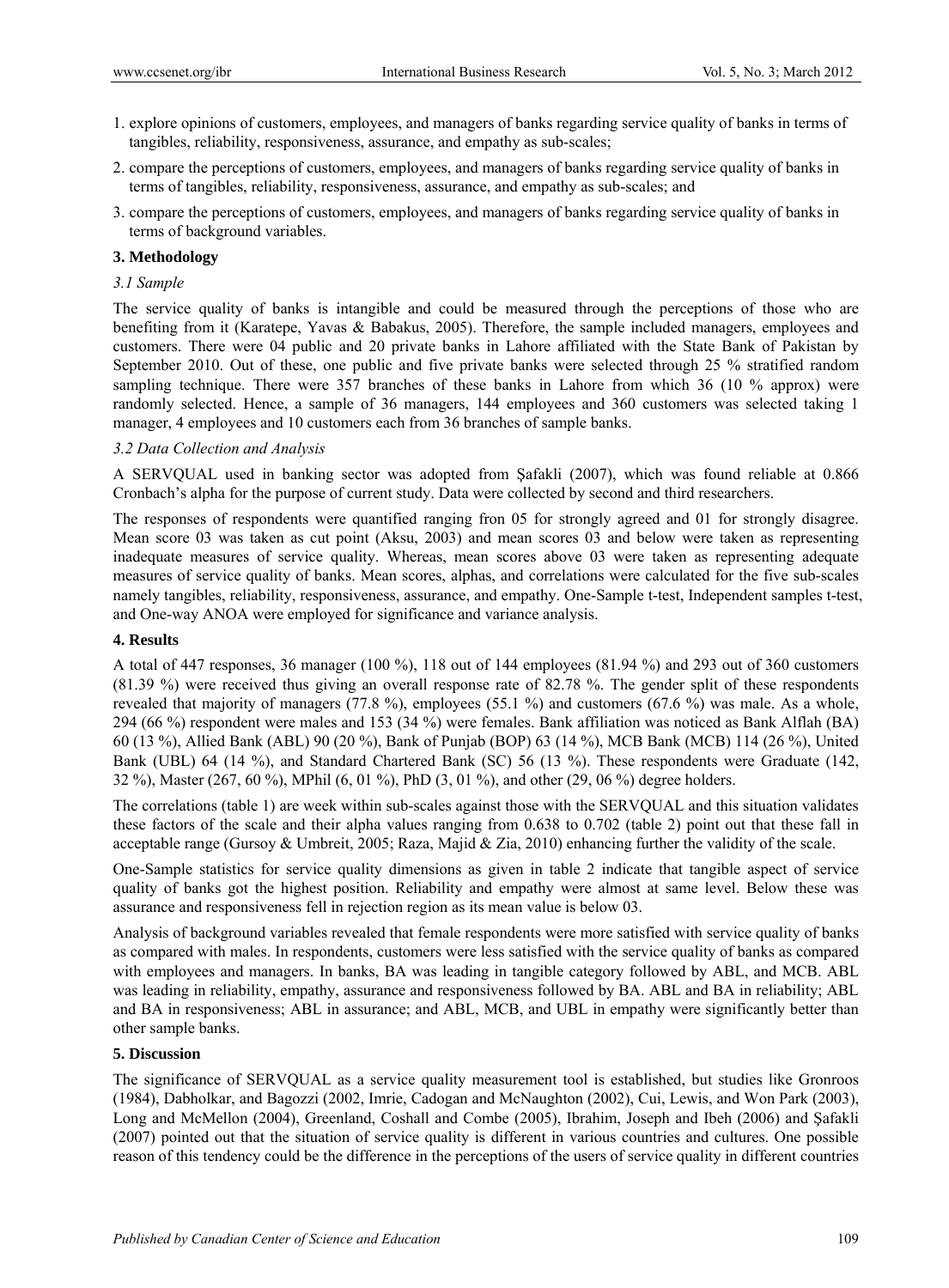and cultures. This tendency would verify the similarities/dissimilarities of the findings of current study with those referred in 2.1 and 2.2 above.

#### *5.1 Service Quality of Pakistani Banks*

The first objective of the study was to explore opinions of customers, employees, and managers of banks regarding service quality of banks in terms of tangibles, reliability, responsiveness, assurance, and empathy as sub-scales. The findings of the study revealed that the overall situation of service quality of banks is unsatisfactory as the average mean score for all the five aspects of quality is 3.5 which is below 04, the point of agreement of respondents on the survey scale. It means that respondents show their disagreement on providing quality services to the stakeholders by the banks. In this unhealthy state of affairs, the condition of tangibles (4.425) is relatively better and falls above the level of agreement of respondents on the service quality of banks at SERVQUAL. This finding is consistent with Petridou et al. (2007) and Ravichandran, Prabhakaran and Kumar (2010). It means that Pakistani banks are providing good tangible facilities to the customers. Reliability (3.729) and empathy (3.631) are almost at same level which is below the agreement of respondents at the rating scale. The case of assurance (3.098) also falls in the same category. However, the respondents have rejected the responsiveness (2.812) ability of banks. These finding being contradictory to the dictates of total quality standards, are highlighting Pakistani banks facing this critical situation, especially in responsiveness where bank staff is not willing to provide prompt services to their customers. Findings also point out the inability of Pakistani banks to compete with foreign banks operating in Pakistan at the one hand, and support the report of rating agencies highlighting the problems these banks are facing at the other.

# *5.2 Comparison of Respondents' Opinion*

The second objective of the study was to compare the perceptions of customers, employees, and managers of banks regarding service quality of banks in terms of tangibles, reliability, responsiveness, assurance, and empathy as sub-scales. Findings of the study revealed that customers were less satisfied with the service quality of banks in terms of the sub-scales as compared with employees and managers. Further analysis indicated that employees were less satisfied with the service quality of banks as compared with managers. The point of view of employees who directly face customers at different bank counters, actually verifies the reservations of customers. This may also reflect the managers' defensive position being part of the top management. But the opinion of employees, especially the customers who are not satisfied with the service quality of banks, needs to be considered. One possible cause of this need is the unacceptable level of service quality for customer satisfaction and retention (Ibrahim, Joseph & Ibeh, 2006) that determines the level of success of the banks (Santos, 2003).

#### *5.3 Background Variables vs Service Quality*

The third objective of the study was to compare the perceptions of customers, employees, and managers of banks regarding service quality of banks in terms of background variables. Analysis of background variables revealed that males, the majority segment, were unhappy with all aspects of the service quality of banks. This trend gets intensified in respondents' analysis in 5.2 where customers were less satisfied with the service quality of banks as compared with employees and managers. These findings provide serious insights to the banking leaders who need to satisfy customers for survival in the growing competition. In bank category, BA was leading in tangibles followed by ABL and MCB. ABL was leading in reliability, empathy, assurance and responsiveness followed by BA. ABL and BA in reliability; ABL and BA in responsiveness; ABL in assurance; and ABL, MCB, and UBL in empathy were significantly better than other sample banks. The bank-wise analysis revealed that the privatized banks were performing better as compared with those in the public sector. One possible cause of this trend may be the smaller contribution of public sector in the sample of the current study. But, these findings really get support from the usual quality available at public banks, especially from the harsh behavior of their employees with customer. These findings also signify the need for privatization of service sector in order to improve cost and enhance managerial efficiencies for the uplift of this important segment of economy.

#### **6. Conclusion and Recommendations**

Though the female component is quite reasonable, males are still the majority segment of users of banking quality in Pakistan. The results of service quality initiatives taken by banks are not satisfactory and the most important stakeholders, the customers, are unhappy with the quality banks are providing to them in terms of tangibles, reliability, responsiveness, assurance, and empathy. The condition of tangibles available at Pakistani banks is relatively better as compared with other aspects of service quality. Reliability and empathy are almost at same level which is below the point of satisfaction of respondents. The case of assurance also falls in the same category. However, the respondents have rejected the responsiveness ability of Pakistani banks. The privatized banks are performing better as compared with those in public sector. The small size of the sample could be a limitation of this study; even then the findings represent the second largest city of the country and point out serious intimidation for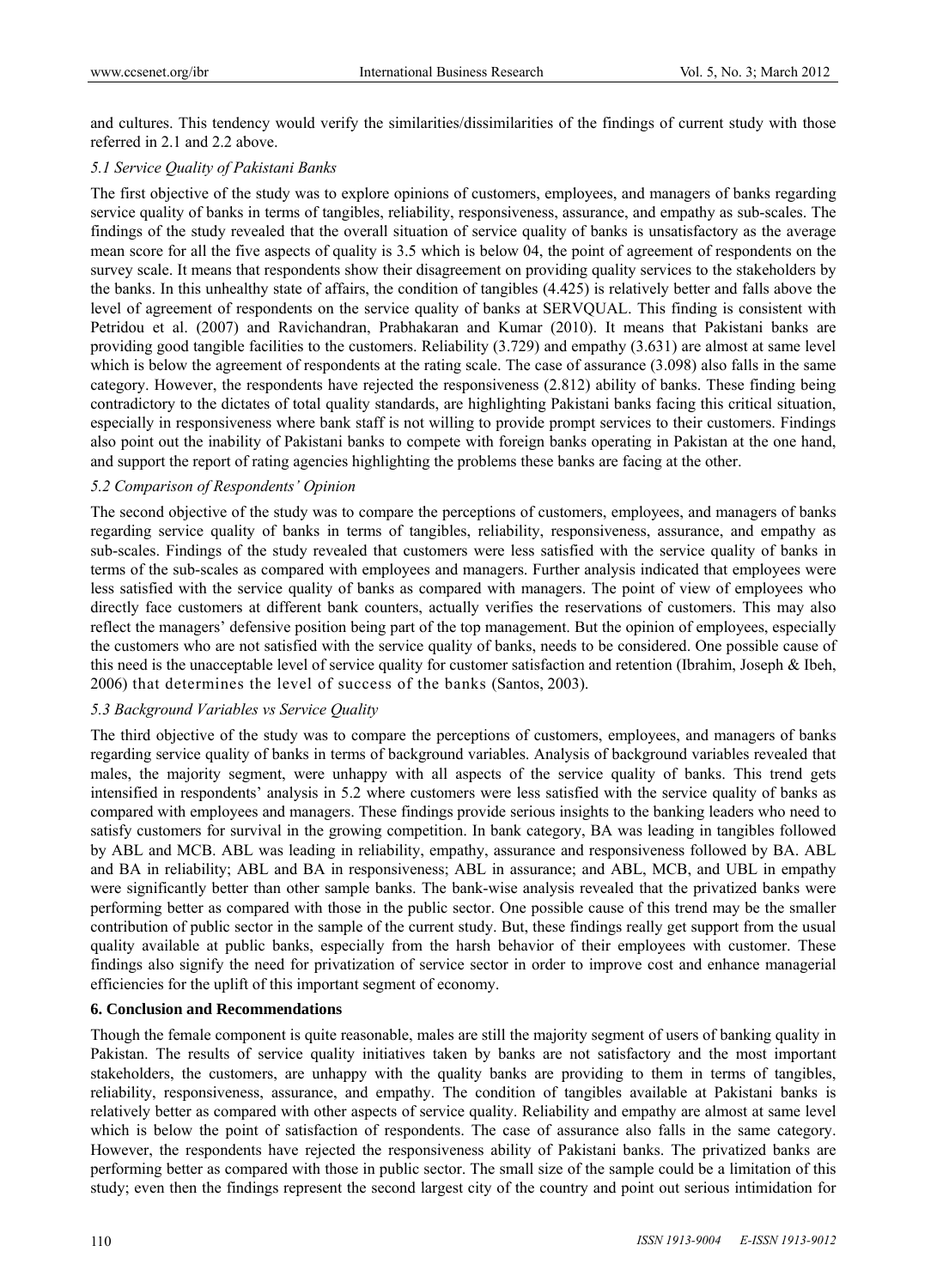the banking leaders who need to revisit their entrepreneurial endeavors. Banks, especially those in public sectors should take remedial measures to improve upon the situation or they may face consequences like postal and telecommunication services of Pakistan. Improvement of services along with training of employees could be a better solution. Political as well as business leaders should join hands to accelerate the privatization process at standards acceptable to stakeholders.

### **References**

Aksu, M. B. (2003). TQM readiness level perceived by the administrators working for the central organization of the Ministry of National Education in Turkey. *Total Quality Management & Business Excellence, 14*(5), 595-608. http://dx.doi.org/10.1080/1478336032000053609

Aldlaigan, A., & Buttle, F. (2005). Beyond satisfaction: customer attachment to retail banks, *International Journal of Bank Marketing, 23*(4), 349-359. http://dx.doi.org/10.1108/02652320510603960

Aldlaigan, A. H., & Buttle, F. A. (2002). SYSTRA-SQ: a new measure of bank service quality. *International Journal of Service Industry Management, 13*(4), 362-381. http://dx.doi.org/10.1108/09564230210445041

Ali, S. (2008). *Faculty Development Program for Universities of Pakistan: The Need to Develop a Model.* Unpublished Doctoral Thesis. University of the Punjab. Pakistan: Lahore.

Brady, M. K., & Cronin Jr., J. J. (2001). Some new thoughts on conceptualizing perceived service quality: a hierarchical approach. *Journal of Marketing, 65*(3), 34-49. http://dx.doi.org/10.1509/jmkg.65.3.34.18334

Buckley, J (2003). E-service and the public sector. *Managing Service Quality, 13*(6), 453-462. http://dx.doi.org/10.1108/09604520310506513

Business Dictionary (2010). *Definition of Quality*. Retrieved on November 9, 2010 from http://www.businessdictionary.com/definition/quality.html#ixzz14nV5cEH0.

Cauchick Miguel, P. A., Silva, M. T., Chiosini, E. L., & Schutzer, K. (2009). *Assessment of service quality dimensions: a study in a vehicle repair service chain*. Retrieved on November 9, 2010 from http://www.idr.edu.vn/diendannghiencuu/showthread.

Cronin, J., & Taylor S. (1994). SERVPERF versus SERVQUAL: Reconciling performance based and perceptions-minus-expectations measurement of service quality*. Journal of Marketing, 58*(1), 125-131. http://dx.doi.org/10.2307/1252256

Cronin, J., & Taylor, S. (1992). Measuring SQ: re-examination and extension. *Journal of Marketing, 56*, 55-68. http://dx.doi.org/10.2307/1252296

Cui, C. C., Lewis, B. R., & Won, P. (2003). Service Quality Measurement in the Banking Sector in South Korea. *International Journal of Bank Marketing, 21*(4), 191-201. http://dx.doi.org/10.1108/02652320310479187

Dabholkar, P., & Bagozzi, R. (2002). An attitudinal Model of Technology-based Self-Service: Moderating effects of Consumers Traits and Situational Factors. *Journal of Academy of Marketing Science, 30*(3), 184-201. http://dx.doi.org/10.1177/0092070302303001

Deming, W. E. (1982). *Out of the Crisis.* Massachusetts Institute of Technology, Center for Advance Educational Services, Massachusetts.

Greenland, S., Coshall, J., & Combe, I. (2005). Evaluating service quality and customer satisfaction in emerging markets. *International Journal of Consumer Studies, 30*(6), 582-590. http://dx.doi.org/10.1111/j.14706431.2005.00484.x

Gronroos, C. (1984). A service quality model and its marketing implications. *European Journal of Marketing, 18*(4), 36-44. http://dx.doi.org/10.1108/EUM0000000004784

Gursoy, D., & Umbreit, W. T. (2005). Exploring students' evaluation of teaching effectiveness: What factors are important?. *Journal of Hospitality & Tourism Research, 29*(1), 91-109. http://dx.doi.org/10.1177/1096348004268197

Ibrahim, E., Joseph, M., & Ibeh, K. (2006). Customers' perception of electronic service delivery in the UK retail banking sector. *International Journal of Bank Marketing, 24*(7), 475-493. http://dx.doi.org/10.1108/02652320610712094

Imrie, B. C., Cadogan, J. W., & McNaughton, R. (2002). The service quality construct on a global stage. *Managing Service Quality, 12*(1), 10-18. http://dx.doi.org/10.1108/09604520210415353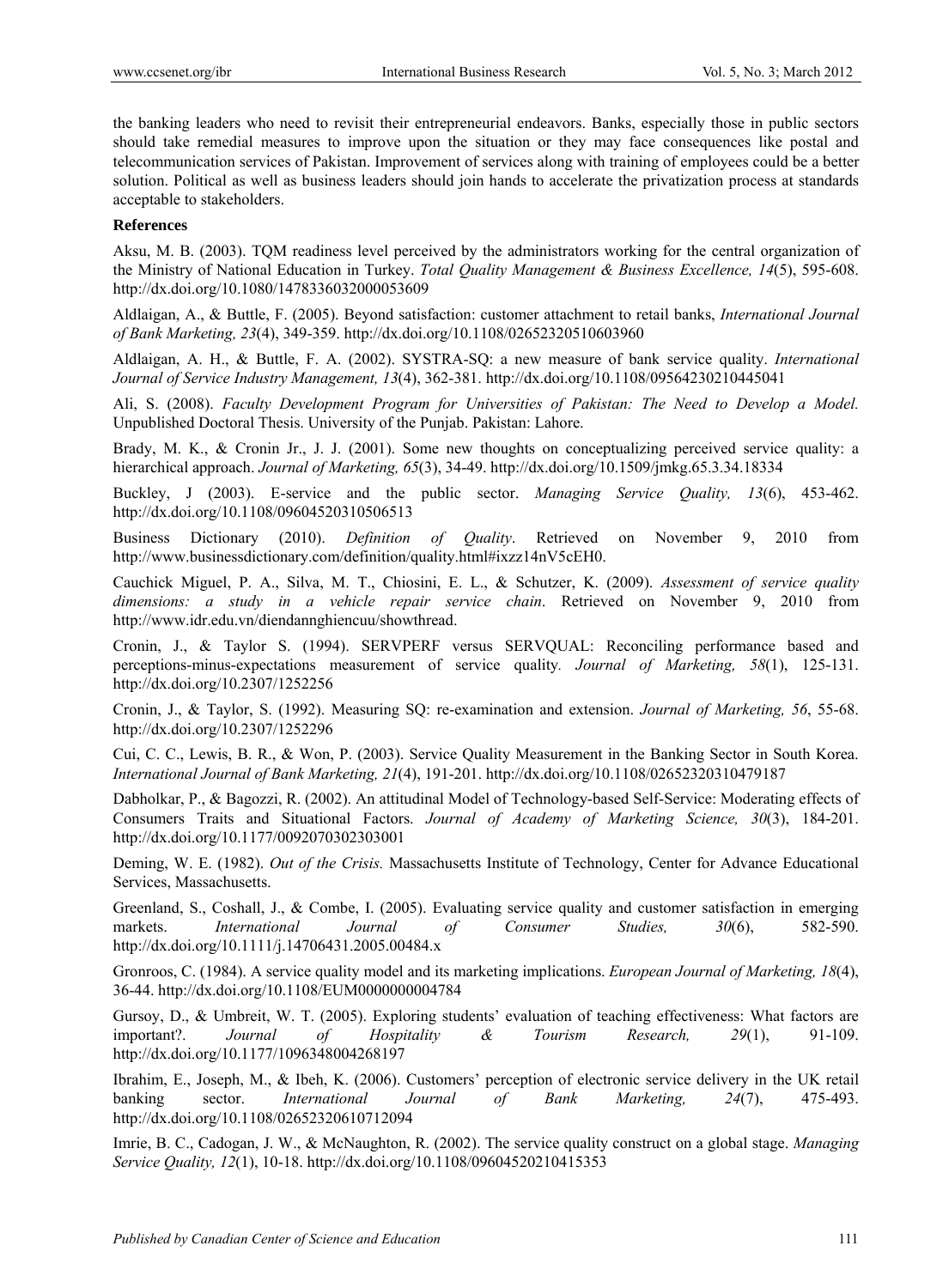Jabnoun, N., & Al-Tamimi, H. (2003). Measuring perceived service quality at UAE Commercial Banks. *International Journal of Quality & Reliability Management, 20*(4), 458-472. http://dx.doi.org/10.1108/02656710310468614

Karatepe, O. M., Yavas, U., & Babakus, E. (2005) Measuring service quality of banks: Scale development and validation. *Journal of Retailing and Consumer Services, 12*(5), 373-383. http://dx.doi.org/10.1016/j.jretconser.2005.01.001

Lassar, W. M., Manolis, C., & Winsor, R. D. (2000). Service quality perspectives and satisfaction in private banking. *International Journal of Bank Marketing, 18*(4), 181-199. http://dx.doi.org/10.1108/02652320010349067

Long, M., & McMellon, C. (2004). Exploring determinants of retail service quality on the internet. *Journal of Service Marketing, 18*(1), 78-90. http://dx.doi.org/10.1108/08876040410520726

Mols, N. (2000). The internet and service marketing-the case of Danish retail banking. *Internet research: Electronic Networking Applications and Policy, 10*(1), 7-18. http://dx.doi.org/10.1108/10662240010312093

Newman, K. (2001). Interrogating SERVQUAL: a critical assessment of service quality measurement in a high street retail bank. *International Journal of Bank Marketing, 19*(3), 126-139. http://dx.doi.org/10.1108/02652320110388559

Osman, I., & Ali, H. (2009). Customers Satisfaction in Malaysian Islamic Banking. *International Journal of Economics and Finance, 1*(1), 197-202.

Othman, A. Q., & Owen, L. (2003). Managing and measuring customer service quality in Islamic banks: A Study of Kuwait Finance House. *International Journal of Islamic Financial Services, 3*(1), 6-12.

Parasuraman, A., Zeithaml, V., & Malhotra, A. (2005). E-S-QUAL: A Multiple-Item Scale for Assessing Electronic Service quality. *Journal of Service Research, 7*(3), 213-234. http://dx.doi.org/10.1177/1094670504271156

Parasuraman, A., Berry, L., & Zeithmal, V. (1985). A conceptual model of SQ and its implications for future research. *Journal of Marketing, 49*(3), 41-50. http://dx.doi.org/10.2307/1251430

Parasuraman, A., Berry, L., & Zeithmal, V. (1994). Reassessment of expectations as a comparison standard in measuring SQ: Implications for Further Research*. Journal of Marketing, 58*(1), 111-124. http://dx.doi.org/10.2307/1252255

Parasuraman, A., Berry, L., & Zeithmal, V. (1988). SERVQUAL: A multi-item scale for measuring consumer perceptions of SQ. *Journal of Retailing*, *64*(2), 12-40.

Parasuraman, A., Berry, L., & Zeithmal, V. (1991). Perceived service quality as a customer-based performance measure: An empirical examination of organizational barriers using an extended service quality model. *Human Resource Management, 30*(3), 335-364. http://dx.doi.org/10.1002/hrm.3930300304

Petridou, E., Spathis, C., Glaveli, N., & Liassides, C. (2007). Bank service quality: empirical evidence from Greek and Bulgarian retail customers. *International Journal of Quality & Reliability Management, 24*(6), 568-657. http://dx.doi.org/10.1108/02656710710757772

Praxiom Research Group (PRG). (2010). *ISO 9000, 9001, AND 9004: QUALITY MANAGEMENT DEFINITIONS*. Retrieved on November 9, 2010 from http://www.praxiom.com/iso-definition.htm.

Ravichandran, K., Prabhakaran, S., & Kumar, A. S. (2010). Application of Servqual Model on Measuring Service Quality: A Bayesian Approach. *Enterprise Risk Management, 1*(1), 145-169.

Raza, S. A., Majid, Z., & Zia, A. (2010). Perceptions of Pakistani University Students about Roles of Academics Engaged in Imparting Development Skills: Implications for Faculty Development. *Bulletin of Education & Research, 32*(2), 75-91.

Rust, R. T., & Oliver, R. L. (1994). Service quality: insights and managerial implications from the frontier. In Rust, R. T., Oliver, R. L. (Eds.), *Service Quality: New Directions in Theory and Practice* (pp. 1-19). Thousand Oaks, CA: Sage Publications.

Safakli, O. V. (2007). Testing Servqual Dimensions on the Commercial Bank Sector of Northern Cyprus. *Financial Theory and Practice, 31*(2), 185-201.

Santos, J. (2003). E-service quality: a model of virtual service quality dimensions. *Managing Service Quality, 13*(3), 233-246. http://dx.doi.org/10.1108/09604520310476490